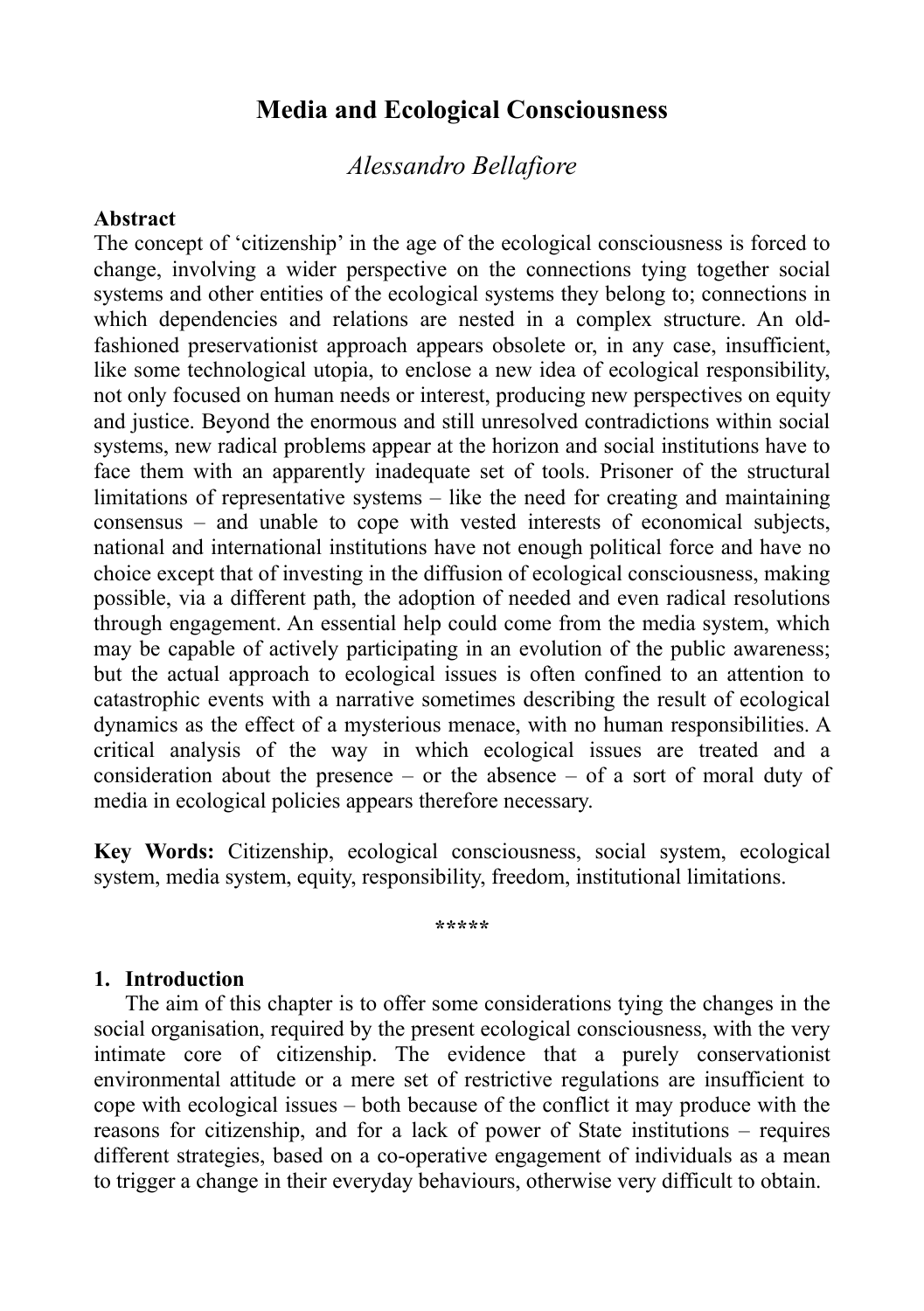A strategy not based on the assumption of the citizen as a complete rational actor, but also approaching the more emotional and moral side of his/her reflection, is a path actually followed by governmental institutions and implies a role for the media system.

The analysis of an institutional document on the topic allows us to produce some observations on the purposive use of media, the internal consistency they are required to have and the ethical and practical concerns which may arise. These concerns can be valued as justified, or not, on the base of the subjective perception of the entity and the necessity of the goal to achieve.

#### **2. Human Consociation**

Historically the concept of citizenship, as well as human consociation, has been observed under the partial light of an attention merely focused on the human community. What made reasonable and apparently necessary the existence of a community of women and men, organised in a stable form with its own rules and constraints, has been identified in an advantage of the consociated life, respect to a pre-social status.<sup>1</sup> An early perspective originated in Western philosophy and also permeating in the classical sociological theory, with Emile Durkheim who formalizes the idea of an *organic solidarity* linking individuals, considered as a peculiar feature of the evolved human communities.<sup>2</sup> Indeed, the objects of the political reflection have usually been the life and the well-being of the human fellows belonging to the community; a well-being that concerns *just and only* humankind. No mention of the rest of the existing word is usually present, and when present it is mostly referred to the human opportunity of exploiting it. This point of view found a moral statement and a foundation in the prevailing Western religious narrative in which the existing world is an appendage of humankind – imagined as *the* scope of creation – and environment is seen as a given property to be managed pursuing the goal of the maximum human benefit.<sup>3</sup> A narrative in which, as in many others, a consolidated habit in looking at the relation between social and ecological systems from an utilitarian perspective can be easily recognised.

The concept of citizenship emerging from those premises – the right to access nature, the idea of consociation as the way to the supreme collective good, and the idea of a community made just and only by humans – is established on a search for the greater well-being for the larger number, using for this goal *all* the needed resources. Social institutions of modern State pursue and protect this search, in change they find their own legitimacy in the partial cession of sovereignty accepted by individuals. The very idea lying at the base of the welfare state is tailored on such a concept of citizenship: producing the maximum benefit for humans that, per definition, is a 'net benefit;' indeed environmental costs are simply not contemplated.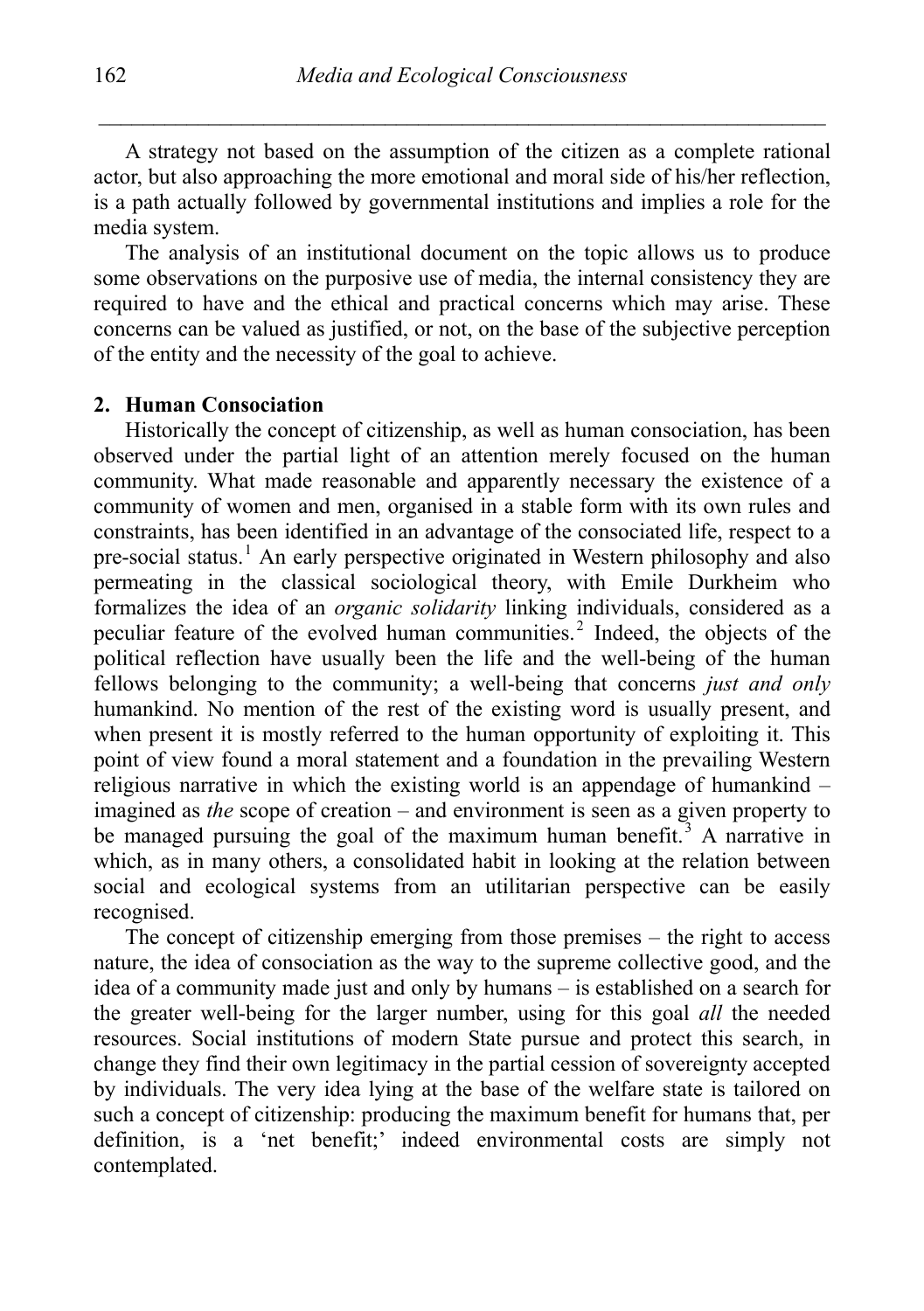### **3. The Ecological Age**

The emergence of the *ecological thinking* during the 20th century, intending with this expression as a set of ideological and moral assumptions – derived from data provided by ecological science, of which it is a cultural translation – seriously puts under scrutiny the legitimacy of a perspective assuming a net prevalence of the social system respect to the world it belong to.<sup>4</sup> Not only because the idea of a purely human community seems less and less adequate to describe the increasing awareness of the surrounding reality, but also because the evident tie between human actions and their environmental consequences poses a principle of responsibility and suggests the opportunity for a self-limitation in behaviours and rights that would have been previously simply not conceivable.

The first expression of an attention to the environment took the form of *conservationism*, in which protection was strictly tied with the chance for a future human exploitation; differently *environmentalism*, and more poignantly *ecologism*, promoted preservation in the name of the intrinsic value of the natural environment. But this commitment pursued by a relevant part of the environmental movement has often collapsed in a form of radical preservationism, aimed to the mere preservation of the still existing natural world – or of what is supposed to be *natural.* Further, this perspective often does not focus the intervention on the social system, or just affects marginal features of it, leaving almost untouched the core of social organisation, individual freedoms and consumption habits.

Traditional preservation or slight regulations are ineffective and reforms regarding the economic and productive system are needed as well as interventions directly affecting individual habits. Indeed, nor an unquestioned trust in the results of technological innovation, nor the perspective of an 'ecological modernization'<sup>5</sup> are viable,  $\delta$  at least without some form of 'downshifting.<sup>57</sup> The most suitable subject for managing the change would appear to be State institutions but here a number of problematic issues arise, partly tied to the very nature of State, partly due to a possible conflict between this change and the consolidated ideas about citizenship and consociation.

#### **4. Institutions**

The State derives its legitimacy from the agreement with which citizens limit their own freedom looking for a more secure social order. But the constraints to freedom are not absolute and this limitation has produced the discrimination between public and private sphere. Here lies a fundamental difference with the policies of the age of ecological consciousness: the control and the interference of institutions may affect a space that has been considered for a long time as external to the state interest and its possibility of action. Some elements seem to suggest the chance for a more active and pervasive State action, very different from the liberal way of thinking about State; the very concept of welfare in an *Ecological State* could deeply change, traversing and exceeding the individual dimension, because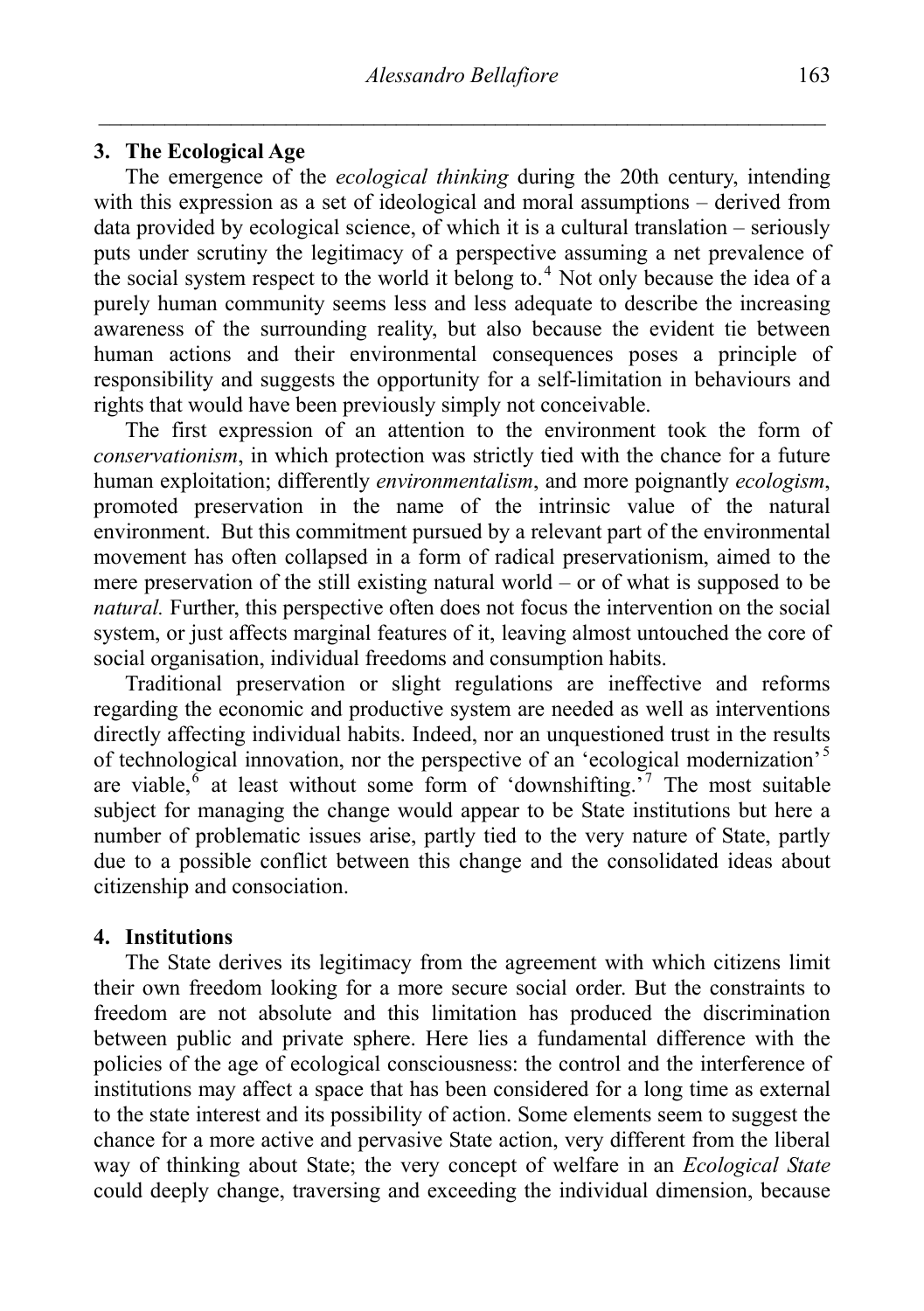the price of pursuing a diffused well-being would weight on individuals' lives. Now, many obstacles make the role of state complex, confining it in an impasse; among them four major ones may be recalled here: consensus trap, influence of vested interests, State inner contradictions and the need for equilibrium between constraints and advantages of citizenship.

Mostly with regard to democratic systems the problem of the creation and the conservation of consensus is of primary relevance and often it results in an attenuation or procrastination of needed policies. To this element the influence exerted by economic lobbies should be added; an influence to which institutions have largely proved their inability to resist. Even the hypothesis of an 'ecological government' led by technical experts, a maximum rationality option, triggers some concerns, primarily in relation to the appointment of these technicians and their attribution of a political mandate. To this regard, Arne Naess observes how the conclusive answer cannot be found in the work of experts because they often choose the path of confirming what seems to be the *preference of the majority*, in line with democratically elected administrative roles, giving, in essence, birth to a reactionary attitude.<sup>8</sup> Institutions in representative systems seem to lack the power to implement radical and unpopular reforms, even if those reforms are necessary; a dynamic that can be observed both at national and international level, considering the repeated failure and ineffectiveness of international meetings and commissions. The whole problem may be approximately framed in the concept of *environmental state*, in which 'causing and being responsible for ameliorating environmental problems' puts State in 'an inescapable contradiction,' producing 'an indefinite pattern of ambivalence and internal struggle<sup>, 9</sup> impeding the adoption of policies. Nor mere regulation, without emotive *and* intellectual engagement would probably be successful, $10$  in force of the internal conflicts in State institutions and of the frustration that regulation might produce in citizens.

If a strong institutional action regulating production and economical systems, making them compliant with a new set of standard (e.g. moving from a scenario in which consumers are suggested to prefer *green products* to one in which just this kind of products exists) would be the most effective one, it actually appears as something very unlikely to achieve. Apparently, the shortest way for State institutions to perform their tasks and guide the transition toward a more ecologically informed social organisation is a deep change in the perception individuals hold of their condition and of their responsibilities, making environmentally correct behaviour a willing action, stimulated by personal attitude and vocation, more than by a form of civil obedience based on constriction.<sup>11</sup> Achieving this would permit institutions to avoid some of the obstacles mentioned above, driving change with citizens, not in spite of them, looking for an 'engaged change.'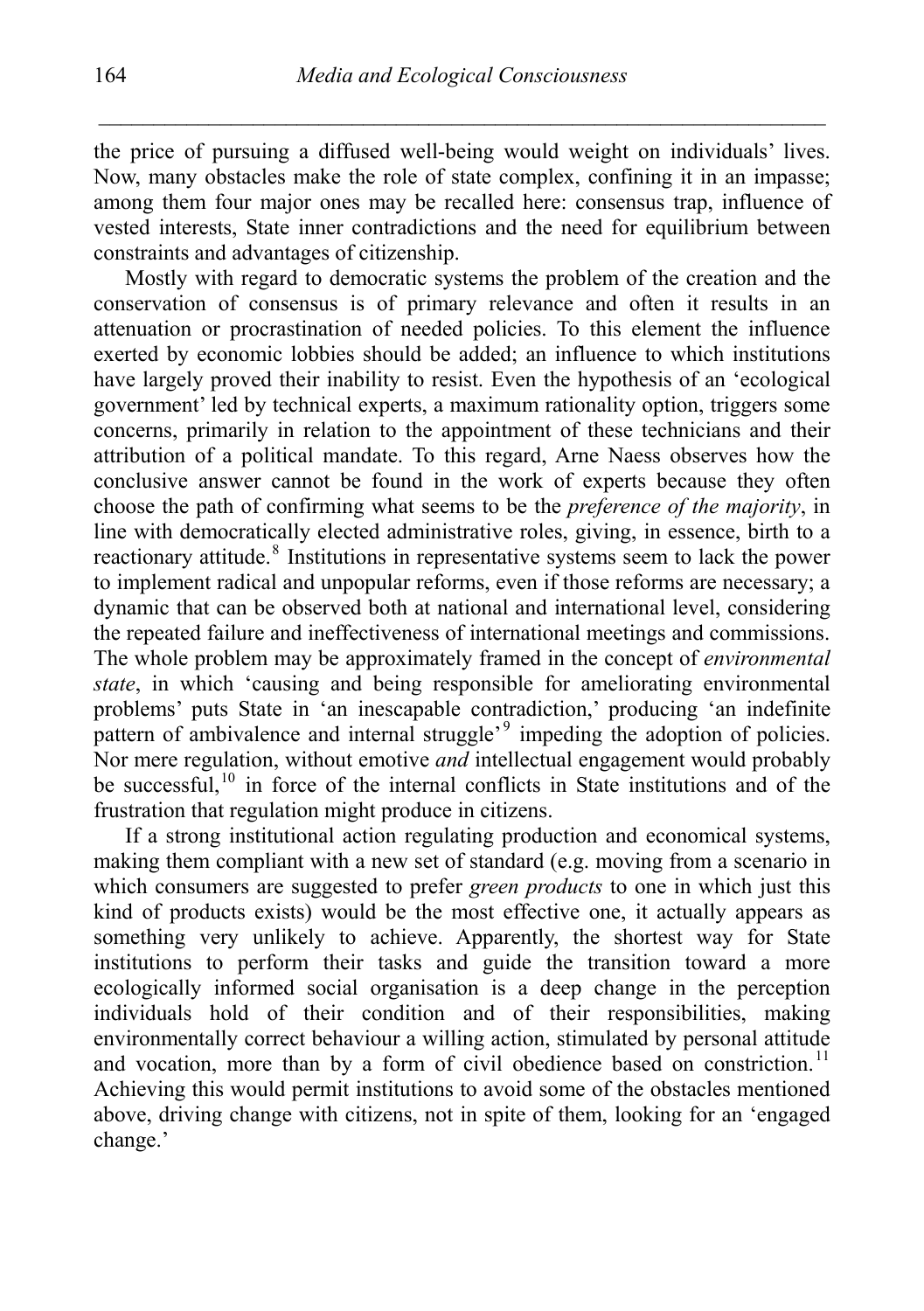#### **5. Media System**

A major subject in the effort to produce such a change, with an influence on people's consciousness, evaluations and feelings can be reasonably found in media system. An increasing attention is being paid by institutions to the media system role, and it may be interesting moving from a practical example.

In January 2010 the Parliamentary Office of Science and Technology (UK) released a note entitled *Climate Change: Engagement and Behaviour*, 12 focused on the way United Kingdom should deal with climate change. In this note a relevant attention is focused on the role that media might play in stimulating and orienting the engagement of civil population.

In the text it is stressed how public engagement is important in implementing policies, 'especially regarding controversial policies;'<sup>13</sup> and engagement also appears as a necessary element for triggering change and avoiding forms of passive resistance or opposition in personal behaviours, a key factor in the reduction of environmental impact. When considering about citizens' engagement it would be an ingenuous mistake considering them just as fully rational actors and decision makers; an assumption that relies on unverified premises and which has proved to be largely ineffective.<sup>14</sup> Mere information might not be a sufficient force to stimulate consciousness and consequent changes in behaviour, also in consideration of the fact that strictly environmental arguments may, or not, be considered as relevant in personal evaluations.

In this sense it is pragmatic to admit that, as shown by a study<sup>15</sup> on the approach people have regarding climate change and other general issues, besides 'engaging' people, profiles like 'denying,' 'uninterested,' or 'doubting' still exist, and they might be the main target of communicative actions; acting just on the base of desirable attitudes would be useless. If information in itself may be not enough to start a change in behaviours, than more specific and marketing oriented strategies have to be considered as suitable. Assuming that trust in informal contexts is greater than in the interaction with Government, or institutional message, the use of 'trusted brands and popular media such as soap operas'<sup>16</sup> is actually considered and the UK Department for Environment, Food and Natural Affairs (DEFRA) appears as seriously looking toward those opportunities.

A similar hypothesis might raise strictly ethical concerns about the deliberate use of 'not declared' or implicit message. This kind of practices is often adopted in commercial campaigns and, in that context, it is considered as socially deplorable, but what if it is used, by institutions, for environmental awareness? Here we have a general point: have institutions always to act according to an idea of *institutional action* or can they adopt more subtle strategies to achieve a goal that, ultimately, is for the common well-being? This point goes beyond the aim of this chapter but needs to be addressed. Beside the environmental communication being more or less explicit, another point, tied to the aim a policy may have, is that of the perception to elicit in the public.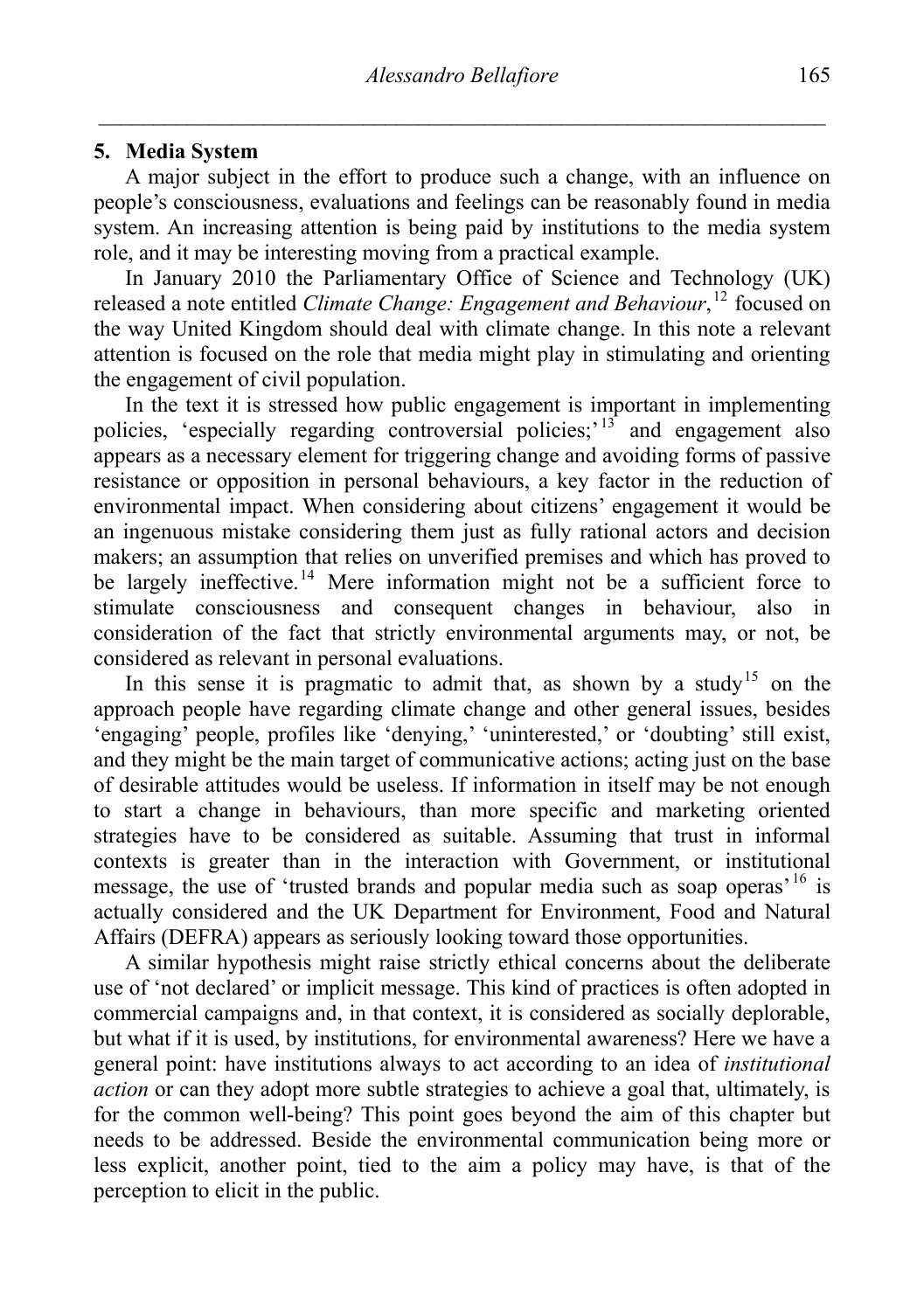The way in which environmental issues are communicated is supposed to make the use of media more or less effective; for example, guilt and fear could produce an emotive removal of the subject matter, making the communication not useful.<sup>17</sup> The merely catastrophic attitude often privileged by media on environmental issues – focusing on the most dramatic or 'pulp' aspects – might be counter-effective because it plays on a sentiment of fear and describes problems as not solvable, triggering an approach of inaction,<sup>18</sup> sometimes still maintaining the misconceived idea of unmotivated events, without any human responsibility.

The difficult equilibrium point between a too rational and a too emotive way to treat this matter is where three forces are balanced:

- the ability to elicit participation and ethical engagement;
- a not excessive presence of fear, also considered that, anyway, it is just a finished and ephemeral stimulus for change:<sup>19</sup>
- offering the needed level of information to make evident the relation between human actions and environmental issues, triggering a possible reaction.

Not casually the text stresses the importance of coherent messages – labelled as *consistency* – because of their greater persuasive force.<sup>20</sup> But, looking at reality, environmental issues are presently communicated in many very different ways, some of them in direct contradiction; just think about climate change: is not uncommon to see a programme denouncing the urge for an intervention followed by a more sceptical or minimising one. For the public opinion this is clearly a confusing and counter-intuitive approach.

 What can be done to this regard? Should the diffusion of *sceptical* positions in some way be restrained? Definitely a provocative question, having two sides: a scientific one, regarding the responsibility of choosing a position instead of others, according to which we should also ask ourselves if a prudential approach might be acceptable, assuming that a change in behaviour would be anyway positive, even without a tragedy just around the corner. The second one is more focused on media system and concerns the legitimacy of requesting the adoption of an unanimous or at least consistent editorial policy (supposing it is feasible and that a sufficiently influential subject exists).

Even if we assume for a moment the legitimacy of a similar request, it is still not so obvious if media should accept such a limitation. Probably we should consider in a different way the obligation to conform to those standards for privately owned media, relying for their existence on autonomous policies and sources (like advertising). This is obviously relevant if we note that media streams are the place of the striking contrast between appeals for reducing pollution and waste and encouraging consumption.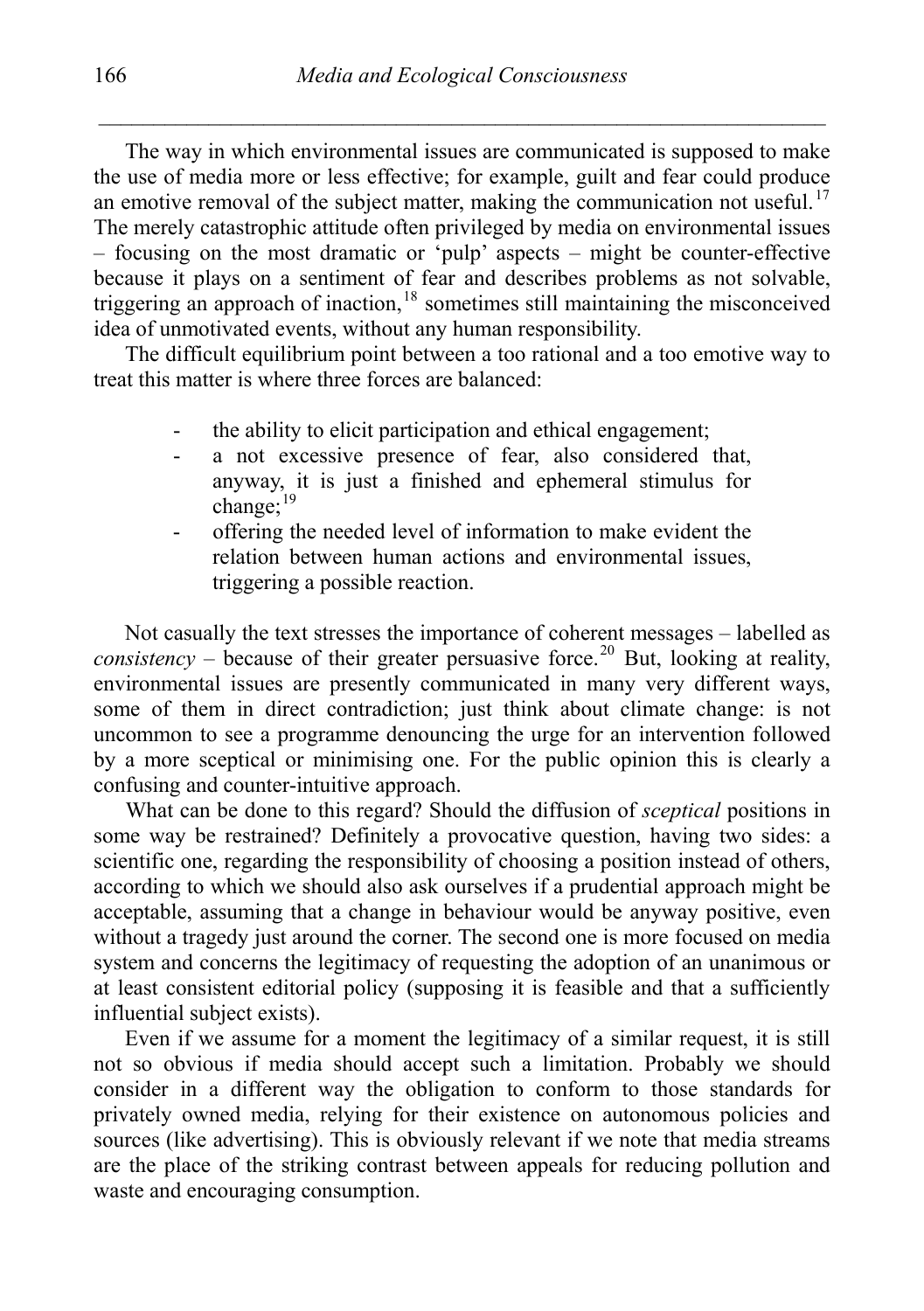If we consider it on the basis of our consolidated set of values we should of course conclude that it would be a not legitimate limitation of freedom of speech, thought and trade, and that this hypothesis should be definitely rejected. But, from a different point of view, keeping in our mind the scenario in which the ecological situation and the needed reforms affect so deeply the values system, put State institutions in a contradiction, question the forms of citizenship, and considering possible effects of a not effective action (or even worse of an inaction) it might not be so unimaginable appointing media system a role that is, at the same time, of responsibility and limitation.

 It could be even considered unfair if the media system would not be subjected to any constraint while citizens see their freedom questioned in the name of an ecological need and of an ecological responsibility. Obviously, all this looks ambiguous and probably frightening but, in front of State institutions forced to adopt a 'soft' approach to achieve essential goals, should not media – playing such a relevant role in present social system – contribute with their policies and even with the acceptance of a moderation of one's own freedom? This perspective is far from the conception of the liberal State we are used to, but, probably, also the idea of State has to be renewed in the quest for an *Ecological State*.

#### **6. Conclusion**

In conclusion, it is undoubtedly true that media can play a role in the change even if their capacity of affecting behaviours should not be imagined as a panacea, nor it is a valuable excuse for institutional capitulation or inaction. The idea of institutions intervening on individual freedoms is always scaring and the same happens with any limitation to the freedom of information, and it is difficult to overvalue this aspect, but it would be simply paradoxical and contradictory to call for a solution to ecological issues, largely produced by human behaviours, and keep imagining strategies and policies not affecting social systems and their everyday life, of which media system is part and parcel. Probably, in this step toward ecologically informed reform we discover a last tenacious stronghold of anthropocentrism.

#### **Notes**

 $1$  Even if their conception of the relation between the citizen and State institutions widely differs, especially for what concerns the equilibrium point between individual freedom and social constraints as well as about the very nature of humankind, two authors that may be recalled here as classic examples of the philosophical tradition seeing in social institutions a 'correction' to a practically imperfect 'state of nature' are Thomas Hobbes and John Locke. As illustrative works we may refer, respectively, to: Thomas Hobbes, *Leviathan or The Matter,*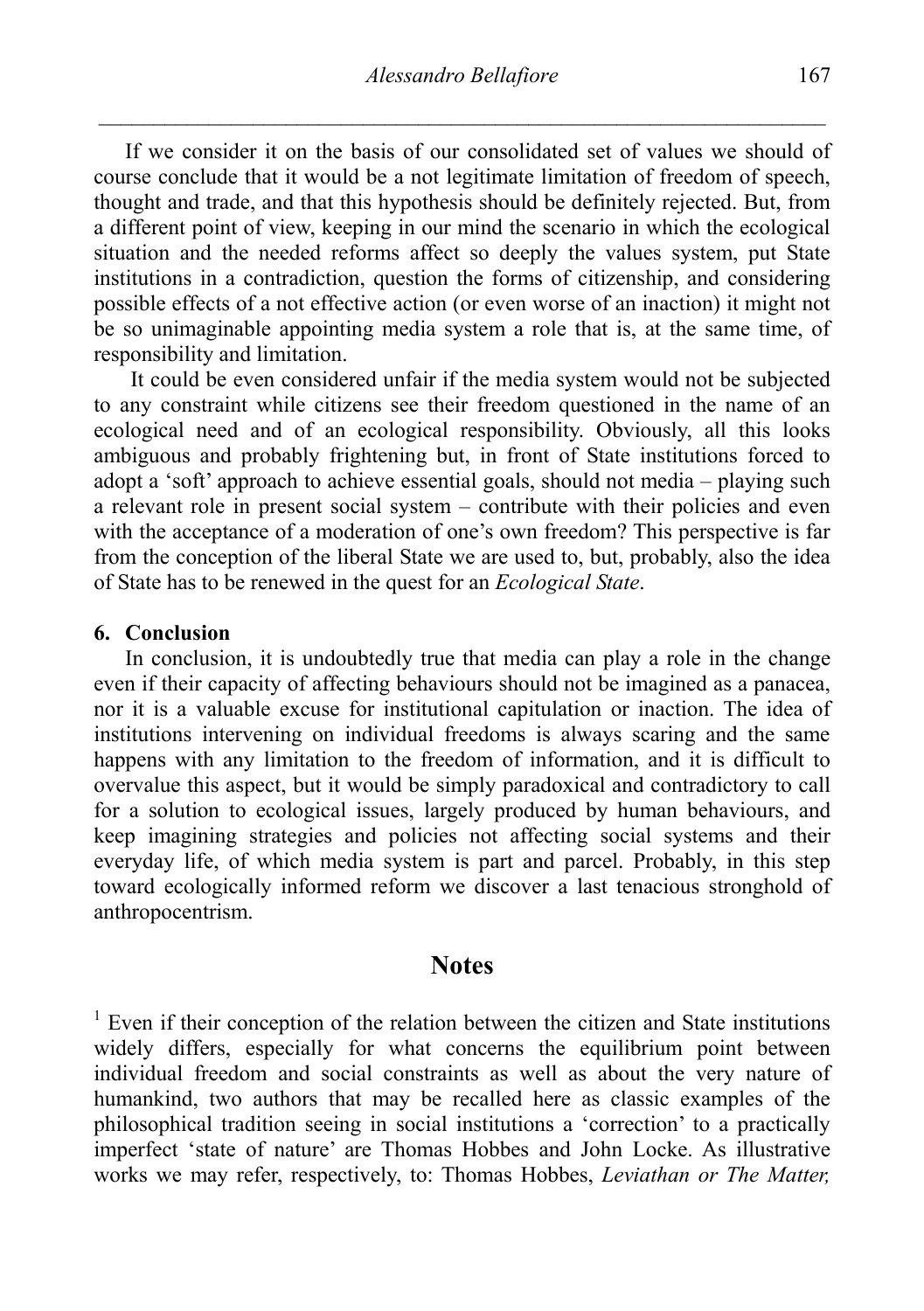*Forme and Power of a Common Wealth Ecclesiastical and Civil* (London: Dent, 1914); John Locke, *The Second Treatise of Civil Government* (Oxford: Blackwell, 1946); John Locke, *Essays on the Law of Nature* (Oxford: Clarendon, 1954). <sup>2</sup>

 $2$  The formulation of the concept of 'organic solidarity' was a central concept in the work of Durkheim, mainly clearly expressed in works like Émile Durkheim, *The Division of Labour in Society* (Basingstoke: Macmillan, 1984). Writes Durkheim: 'For if society lacks the unity that derives from the fact that the relationships between its parts are exactly regulated, that unity resulting from the harmonious articulation of its various functions assured by effective discipline and if, in addition, society lacks the unity based upon the commitment of men's wills to a common objective, then it is no more than a pile of sand that the least jolt or the slightest puff will suffice to scatter.' Kenneth Allan, *Explorations in Classical Sociological Theory: Seeing the Social World* (New York: Pine Forge Press 2005), 136.

<sup>3</sup> Callicott offers a richly informed analysis on the relation between religious narratives and the emerging models of relation with ecological systems, also exploring the chance for establishing not a unique environmental ethic but 'many' ethics, grounded in to the different narratives. See: J. Baird Callicott, *Earth's Insights. A Multicultural Survey of Ecological Ethics from the Mediterranean Basin to the Australian Outback* (Berkeley: University of California Press, 1994). A more specific analysis on the implications of the prevailing Western religious narratives, and especially on the consequences of the idea of the coincidence of humankind with the general finality of the creation, is that of Lynn White Jr., 'The Historical Roots of Our Ecological Crisis', *Science* 155 (1967): 1203-1207. 4

<sup>4</sup> A synthesis of the definition Talcott Parsons gave of social systems: 'A social system is defined as any group of people who interact long enough to create a shared set of understandings, norms, or routines to integrate action, and established patterns of dominance and resource allocation…. They must be oriented toward certain goals or objectives, they must create mechanisms for integration and adaptation, and they must create mechanisms for self-reproduction.' Frances Westley, Steven R. Carpenter, William A. Brock, Crawford S. Holling and Lance H. Gunderson, 'Why Systems of People and Nature Are Not Just Social and Ecological Systems', in *Panarchy: Understanding Transformations in Human and Natural Systems*, eds. Lance H. Gunderson and Crawford S. Holling (Washington: Island Press, 2002), 103-120.

<sup>5</sup> Buttel writes: 'Ecological modernization theorists are basically of the view that as much as environmental problems in the past have been caused by an industrially driven process of expanded production and consumption, the solution to environmental problems cannot be found in radical movements that seek to restore the lower levels of output and consumption that prevailed years ago or in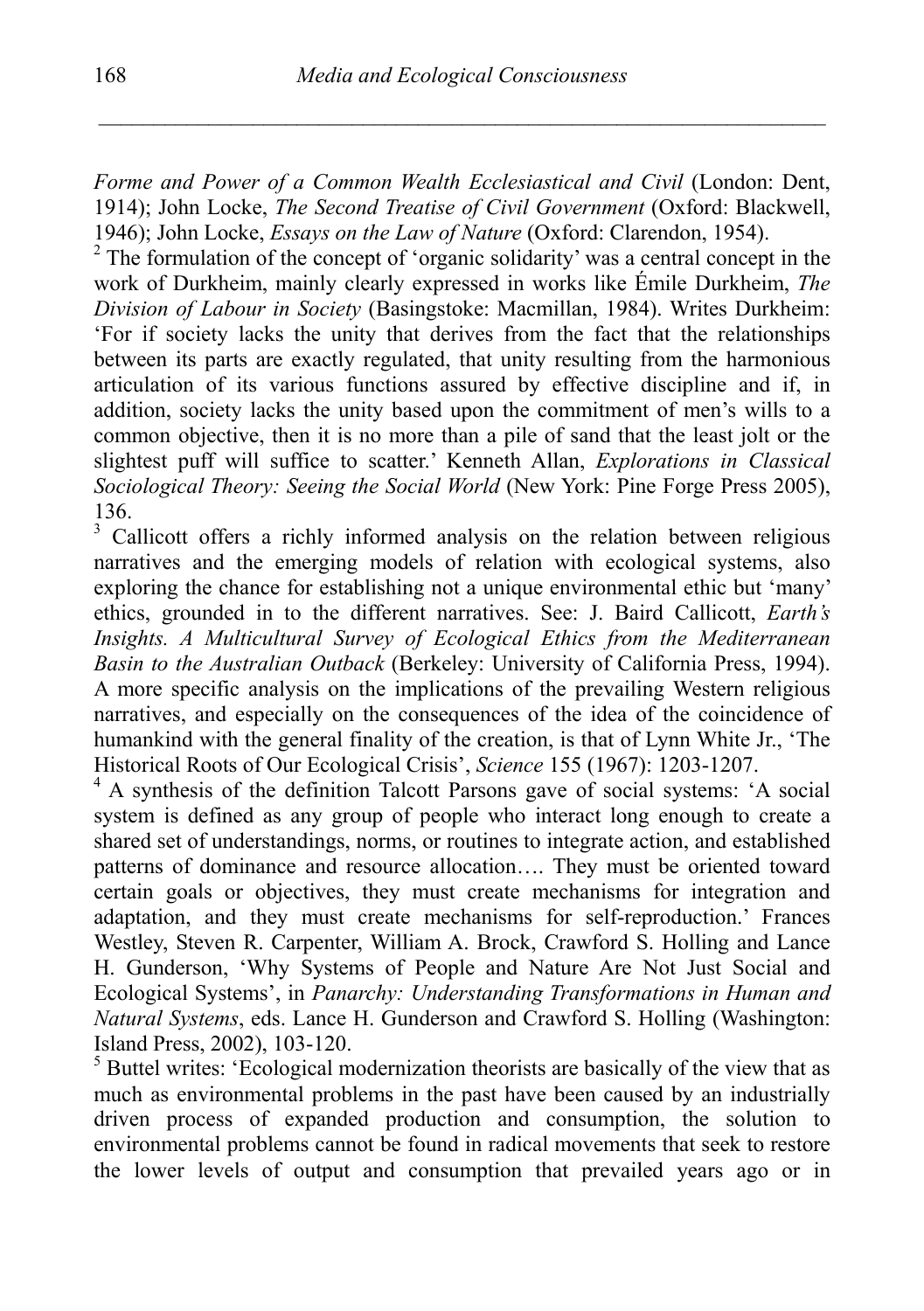centralized command-and-control regulation. Rather, in the ecological modernization perspective, the solution to environmental problems caused by industrialization requires more industrialization – or *super industrialization* – albeit industrial development of a far different sort than that which prevailed during most of the 20th century.' Frederick H. Buttel, 'Environmental Sociology and the Explanation of Environmental Reform', *Organization & Environment* 16 (2003): 322.

<sup>6</sup> Diamond observes how there is something like a chain of interrelated problems that may impede or make more unlikely that a social system be able to confront an ecological crisis. In detail: the group could not be able to foresee that a problem is going to emerge; they could be not aware of the actual existence of a problem; even if aware they could not try to solve it; they could attempt to solve the problem but without success. Jared Diamond, *Collapse. How Societies Choose to Fail or Succeed* (London: Penguin Books, 2005), 28-29.

 $\frac{1}{2}$  One of the most recent articulations of the Latouche's concept of 'downshifting' is contained in the book: Serge Latouche, *Vers un Société d'Abondance Frugale. Contresens et Controverses sur la Décroissance* (Paris: Mille et une Nuits, 2012).

<sup>8</sup> Writes Arne Naess: 'The vast majority of experts with influence on the policy of Western industrial states avoid argumentation from fundamentals. They prefer to state which are the *preferences of the majority*, or are in harmony with *the stated goals of the government elected democratically* by the populace.' Alan Drengson and Bill Devall, *Ecology of Wisdom: Writings by Arne Naess* (Berkeley: Counterpoint, 2008), 175.

<sup>9</sup> Buttel, *Environmental Sociology*, 321.

<sup>10</sup> While in many studies on green marketing the attention is mainly focused on the rational evaluations and on the relation between beliefs and behaviours, Pooley and O'Connor contend that the emotional dimension has a great relevance both in the behavioural choice as well as an instrument that may be used in the 'green' communication. Julie A. Pooley and Moira O'Connor, 'Environmental Education and Attitudes: Emotions and Beliefs Are What Is Needed', *Environment and Behaviour* 32 (2002): 711-723.<br><sup>11</sup> Arne Naess introduces the idea of an ecologically conscious behaviour, based

upon an ideal coincidence of inner personal attitude with 'ethic' behaviour. In consequence of this coincidence, acting in an ecologically adequate way, even when it implies restriction and self-limitation, becomes not a frustrating or violent act but a benevolent and satisfying one. Drengson and Devall, *Ecology of Wisdom*, 34.

12 Parliamentary Office of Science and Technology, *Climate Change: Engagement and Behaviour* (London: 2010). 13 Drengson and Devall, *Ecology of Wisdom*, 1.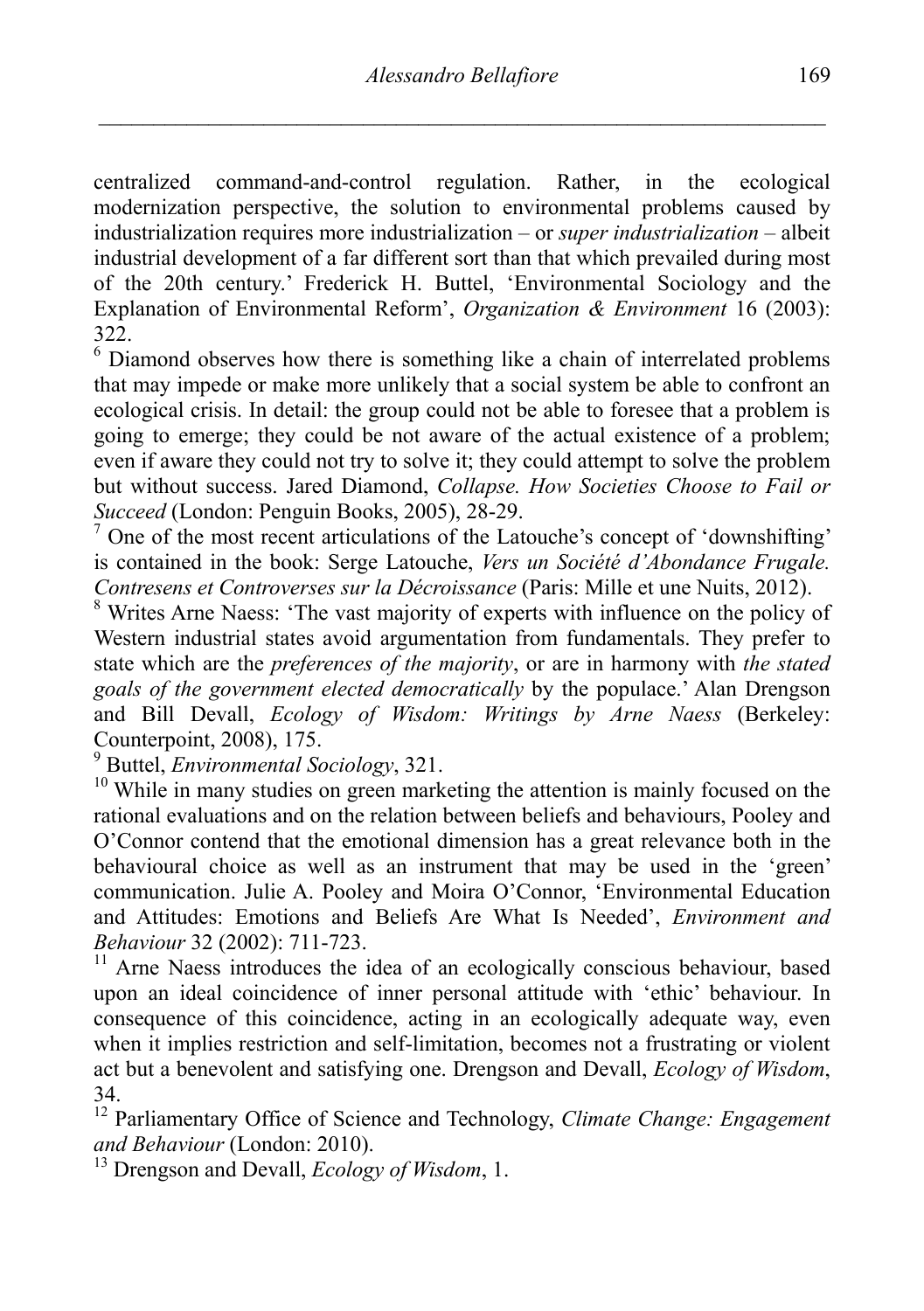$14$  Whitmarsh contends that, even among the rational motivations leading to the adoption of ecologically friendly behaviours in consumers, some of those motivations are related to those intended by policy makers or are not related at all with an environmental concern, but just with an economical or practical one (e.g. people save energy to spend less money not to protect environment). Lorraine Whitmarsh, 'Behavioural Responses to Climate Change: Asymmetry of Intentions

and Impacts', *Journal of Environmental Psychology* 29 (2009): 13-23. 15 Irene Lorenzoni and Mike Hulme, 'Believing Is Seeing: People's Views of Future Socio-Economic and Climate Change in England and in Italy', *Public* 

*Understanding of Science* 18 (2009): 383-400.<br><sup>16</sup> Parliamentary Office of Science and Technology, *Climate Change*, 3.<br><sup>17</sup> Ibid., 4.

<sup>18</sup> Ellen et al. observe how some not completely rational elements may shape the individual attitude towards a certain action; for example, it has been observed how the perceived effectiveness of a certain behaviour or policy could be a key element in determining the actual chance for an individual to adopt it. Pam Scholder Ellen, Joshua Lyle Wiener and Cathy Cobb-Walgren, 'The Role of Perceived Consumer Effectiveness in Motivating Environmentally Conscious Behaviours', *Journal of Public Policy and Marketing* 10 (1991): 102-117.<br><sup>19</sup> Russell points out how fear cannot be chosen as a basic value for long term

policies, just because people can't sustain indefinitely the pressure of fear as stimulus for action or avoidance of behaviours. Bertand Russell, *Authority and the Individual* (London: Unwin, 1977).<br><sup>20</sup> Parliamentary Office of Science and Technology, *Climate Change*, 3.

## **Bibliography**

Allan, Kenneth. *Explorations in Classical Sociological Theory: Seeing the Social World*. New York: Pine Forge Press, 2005.

Buttel, Frederick H. 'Environmental Sociology and the Explanation of Environmental Reform'. *Organization and Environment* 16 (2003): 306–344.

Callicott, J. Baird. *Earth's Insights. A Multicultural Survey of Ecological Ethics from the Mediterranean Basin to the Australian Outback*. Berkeley: University of California Press, 1994.

Diamond, Jared. *Collapse: How Societies Choose to Fail or Succeed*. London: Penguin Books, 2011.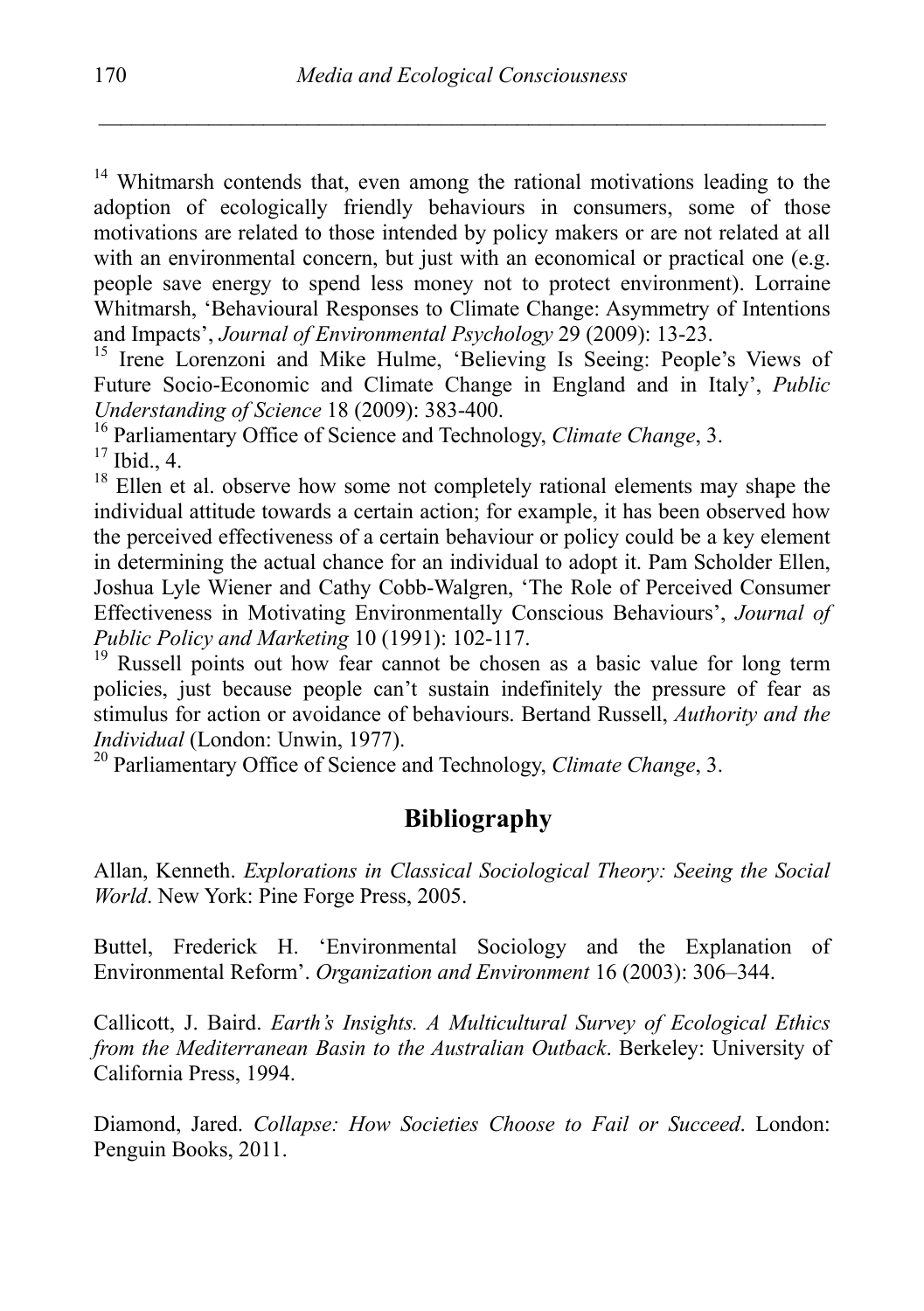Drengson, Alan, and Bill Devall. *Ecology of Wisdom: Writings by Arne Naess*. Berkeley: Counterpoint, 2008.

Durkheim, Émile. *The Division of Labour in Society*. Basingstoke: Macmillan, 1984.

Ellen, Pam Scholder, Joshua L. Wiener, and Cathy Cobb-Walgren. 'The Role of Perceived Consumer Effectiveness in Motivating Environmentally Conscious Behaviours'. *Journal of Public Policy and Marketing* 10 (1991): 102–117.

Gunderson, Lance, and Crawfod S. Holling. *Panarchy. Understanding Transformations in Human and Natural Systems*. Washington: Island Press, 2002.

Hobbes, Thomas. *Leviathan or The Matter, Forme and Power of a Common Wealth Ecclesiastical and Civil*. London: Dent, 1914.

Latouche, Serge. *Vers un Société d'Abondance Frugale. Contresens et Controverses sur la Décroissance*. Paris: Mille et une Nuits, 2012.

Locke, John. *The Second Treatise of Civil Government*. Oxford: Blackwell, 1946.

—––. *Essays on the Law of Nature*. Oxford: Clarendon, 1954.

Lorenzoni, Irene, and Mike Hulme. 'Believing Is Seeing: People's Views of Future Socio-Economic and Climate Change in England and in Italy'. *Public Understanding of Science* 18 (2009): 383–400.

Parliamentary Office of Science and Technology. *Climate Change: Engagement and Behaviour*. London, 2010.

Pooley, Julie A., and Moira O'Connor. 'Environmental Education and Attitudes: Emotions and Beliefs Are What Is Needed'. *Environment and Behavior* 32 (2000): 711–723.

Russell, Bertrand. *Authority and the Individual*. London: Unwin, 1977.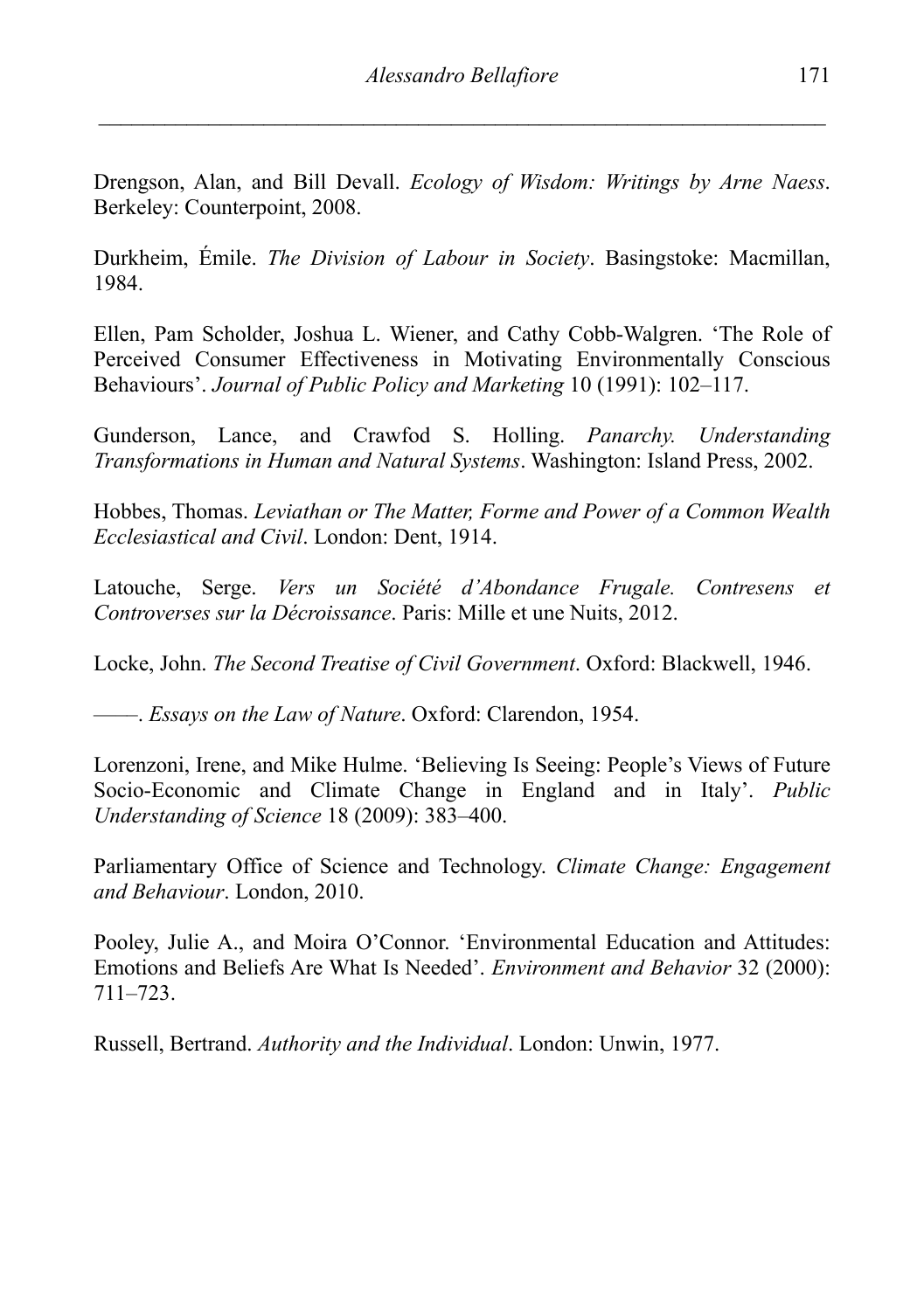Westley, Frances, Steven R. Carpenter, William A. Brock, Crawford S. Holling, and Lance H. Gunderson. 'Why Systems of People and Nature are Not Just Social and Ecological Systems'. In *Panarchy. Understanding Transformations in Human and Natural Systems*, edited by Lance Gunderson, and Crawfod S. Holling, 103– 120. Washington: Island Press, 2002.

White, Lynn Jr. 'The Historical Roots of Our Ecological Crisis'. *Science* 155 (1967): 1203–1207.

Whitmarsh, Lorraine. 'Behavioural Responses to Climate Change: Asymmetry of Intentions and Impacts'. *Journal of Environmental Psychology* 29 (2009): 13–23.

**Alessandro Bellafiore** is visiting research assistant at the Environment Network of the University of Portsmouth. The main focus of his research are the consequences of ecological issues and ecological policies on social systems.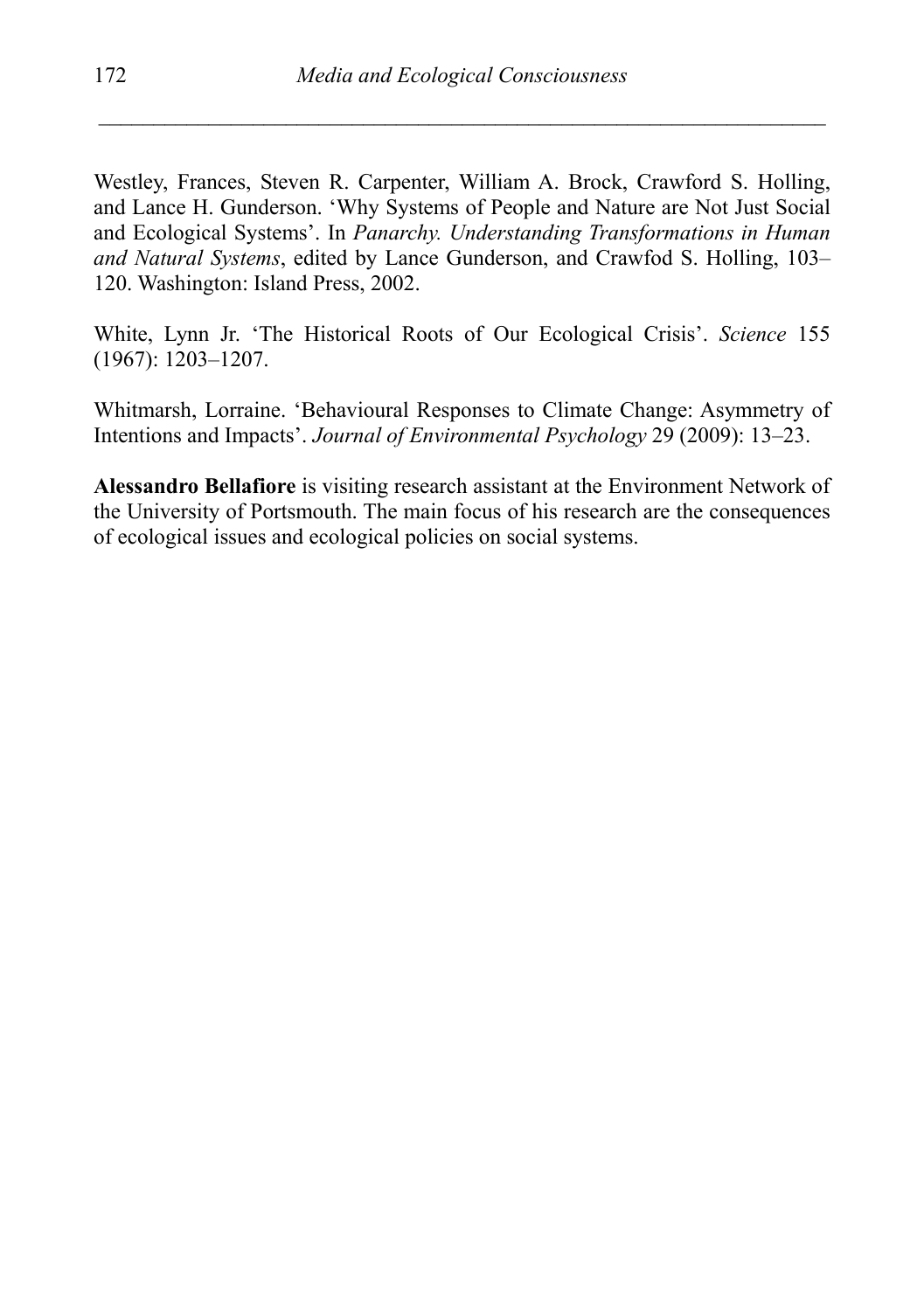## **Power, Justice and Citizenship:**

# **The Relationships of Power**

**Edited by** 

Darian McBain

Inter-Disciplinary Press

Oxford, United Kingdom